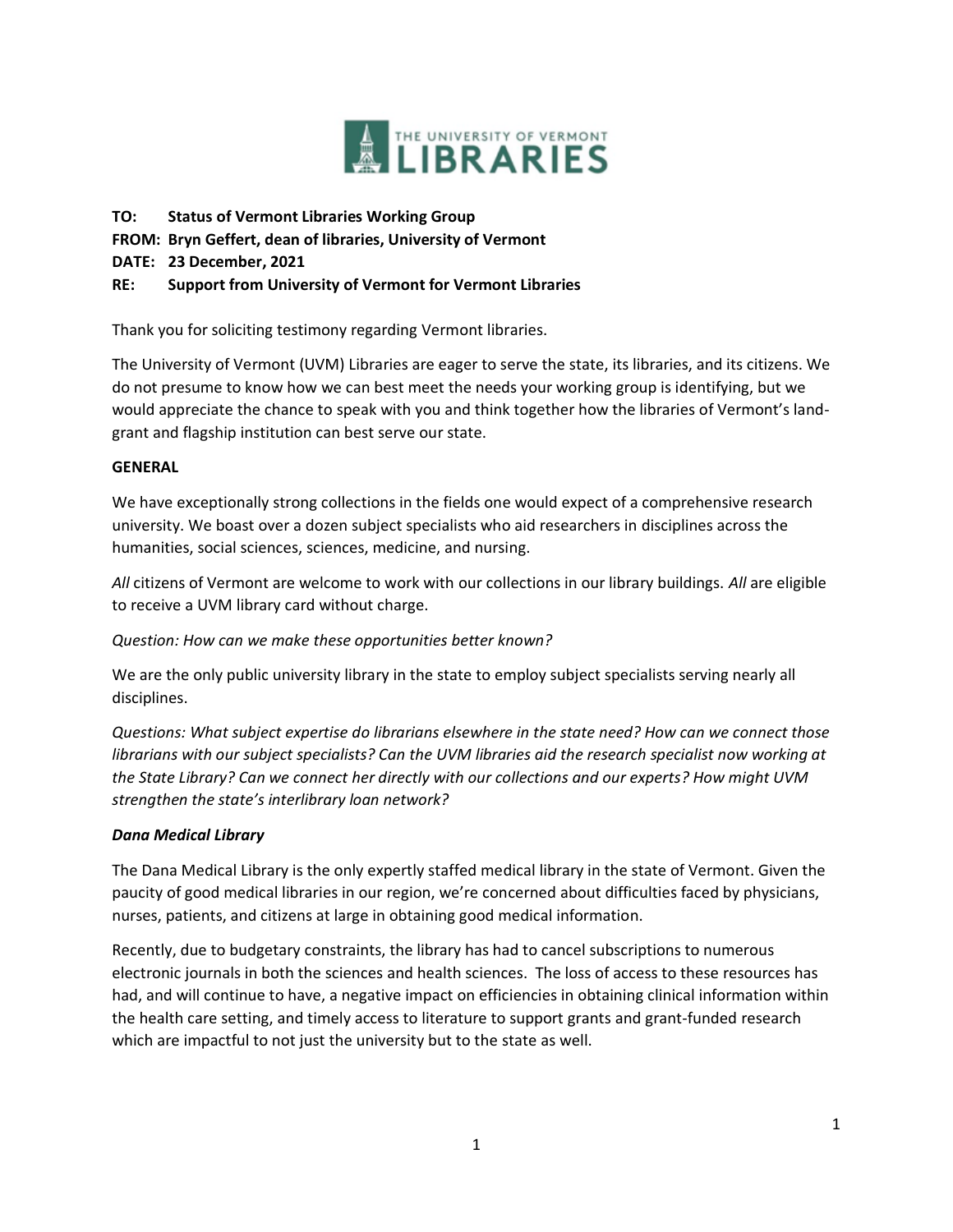*Questions: What does the working group know about Vermont doctors' and nurses' need for medical literature? What literature are Vermont libraries able and not able to provide? How can we better share UVM's medical and allied health literature and the expertise necessary to use that literature?*

### *Government Depository Library*

Our federal repository includes about 900,000 items in the physical collection alone. We are obligated to receive, process, and make freely available to the public all material received from the government.

The collection is rich in information relevant to political science, history, agriculture, business, economics, health, and environmental science. Members of the public use the collection to develop business plans, comply with regulations, explore careers, improve their health, plan visits to national parks, and learn about the demographics of their communities.

Perhaps most important of all, people use the collection--and associated reference services—to examine and understand the workings of our democracy by accessing bills and legislative histories; congressional hearings, debates, and reports; presidential speeches and signing statements; publications of all the agencies of the executive branch; and decisions of the federal courts. Such free and open access to this information, along with expert help in discovering it, is essential to what it means to have a government "of the people, by the people, and for the people."

*Questions: How can we make this material better known? And how can we connect Vermont citizens with the expertise required to navigate this material?* 

### *Map Room*

Our map room contains more than 200,000 sheet maps and atlases covering the globe. It is the largest collection of maps in Vermont and includes several sets of unique and valuable aerial photographs of the state dating back to 1937. These photographs are frequently used by Vermonters, government agencies, and businesses to answer a variety of questions about topics such as property lines, historical locations of roads, development patterns, and logging activities. (More recent aerial photographs are available at the Vermont Center for Geographic Information.) Maps in the collection depict information such as the agricultural outputs of a country, the relative size of oil-production companies, types of soil and bedrock, depths of a lake, the presence of forests and open spaces, population density, toxic waste sites, the results of elections, or the locations of Friends Meeting Houses in the 19<sup>th</sup> century.

*Questions: How can we make this material better known? And how can we connect Vermont citizens with the expertise required to navigate this material?* 

# *Special Collections*

The Jack and Shirley Silver Special Collections Library provides access to research materials relating to the study of Vermont, the history of UVM, and the history of the book as a form of humanistic expression. Special Collections preserves these materials for current and future researchers. Our collections support students, faculty, scholars, local historians, consultants, and journalists.

Vermont Research Collection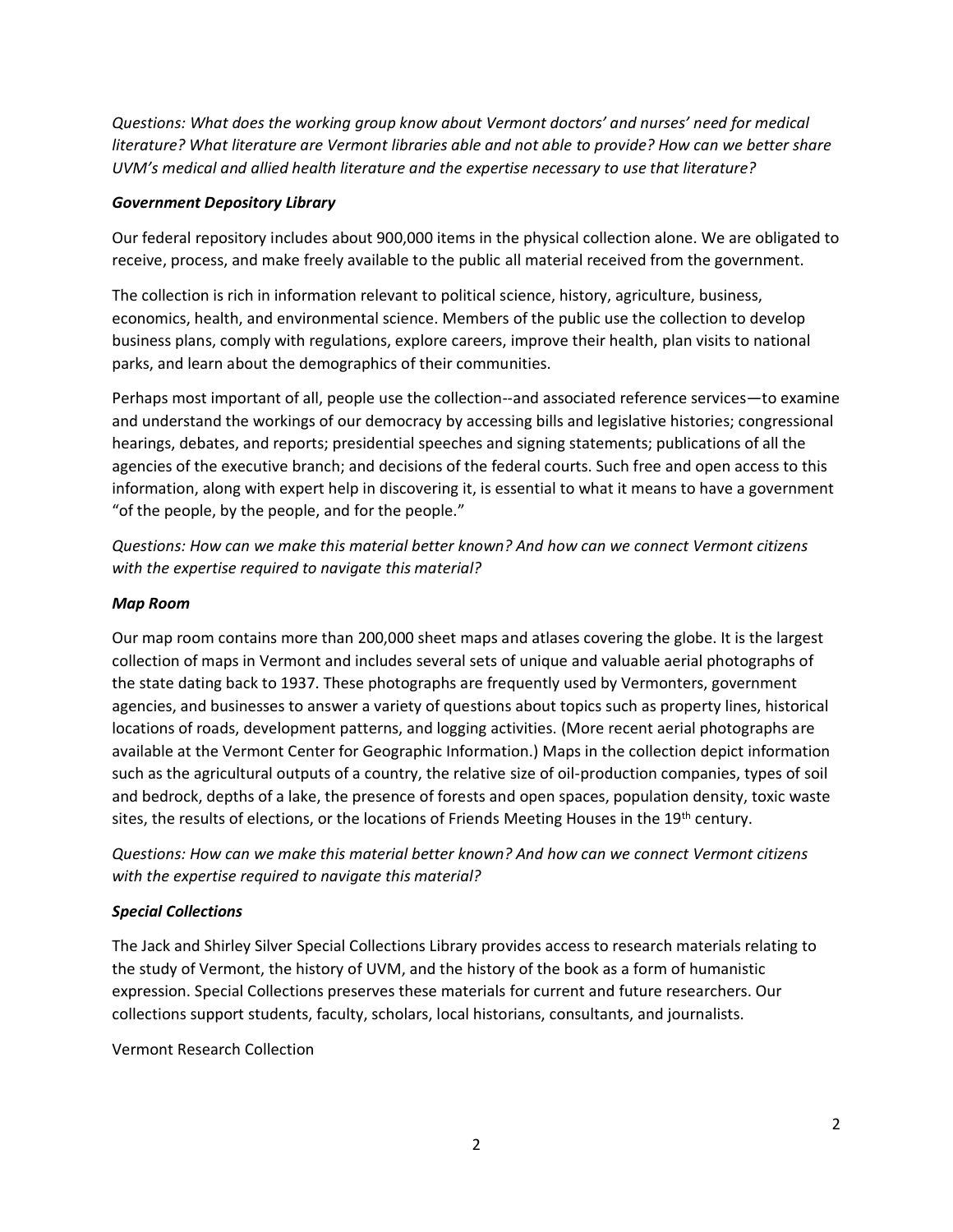- Books, periodicals and pamphlets that support research on Vermont's past, present and future. Collection strengths include town history, the built environment, natural resources, agriculture, state and municipal publications, business and industry, education, religion, and literature.
- The manuscript collection includes personal papers, account books, diaries, scrapbooks and church, school, town, military, court and organizational records from the 1770s to the present. The collection is especially strong in politics, literature, architecture, social history, religion, education, theater and music, business and labor, transportation, and land surveys.
- Thousands of photographs, postcards, stereographs, and prints document Vermont's people, places and events.
- Most of the Vermont map collection focuses on Vermont, but the collection also covers the northeastern United States, New England, and Lake Champlain. The maps date from the late 17th century to the present. Fire insurance maps document the built environment of many Vermont villages and cities. Maps are also available in Vermont land surveyors' records and the records of the Central Vermont Railroad in the manuscript collection.
- Special Collections maintains extensive files containing news clippings, brochures, and ephemera on a wide range of subjects and issues.
- The Vermont Research Collection includes thousands of pieces of printed ephemera providing insights into the everyday life of Vermonters, including broadsides, posters, proclamations, announcements, invitations, dance cards, menus, advertisements, trade cards, calling cards, campaign literature, business letterhead, timetables, programs, and other printed matter.
- Our [digital Vermont collection](https://cdi.uvm.edu/) includes maps, photographs, personal letters, Congressional correspondence and speeches, broadsides, music, film, newspapers, and UVM publications.

The Rare Book Collection covers materials ranging from medieval manuscripts to modern artists' books. The collection includes the Libraries' books printed before 1800, books that exist only in very small numbers or that have significant monetary value, collections of particular presses and publishers we have designated as collectible, and collections that serve particular teaching or research needs.

*Questions: How can we make these collections better known? How can we work with others to ensure a diverse and inclusive archival record representing all of Vermont? How can we work with others to increase the amount of unique Vermont collections freely available online?*

# *ScholarWorks: a service of the University of Vermont Libraries*

UVM ScholarWorks collects, preserves, and shares the scholarly and creative works of UVM faculty, staff, students, and their collaborators. It serves as the institutional repository of the University and provides open access to digital resources created by the UVM community. The repository hosts 6,245 documents in 50 collections, including several notable and widely used reports on food insecurity in Vermont during Covid-19 produced by UVM faculty with the assistance of many Vermont partners.

# **CONCLUSION**

We don't know how best to serve the needs your group is still identifying. But we're eager to talk with you to learn how we might help. We'd be delighted to convene a group of colleagues representing the expertise referenced in this memo to meet and brainstorm.